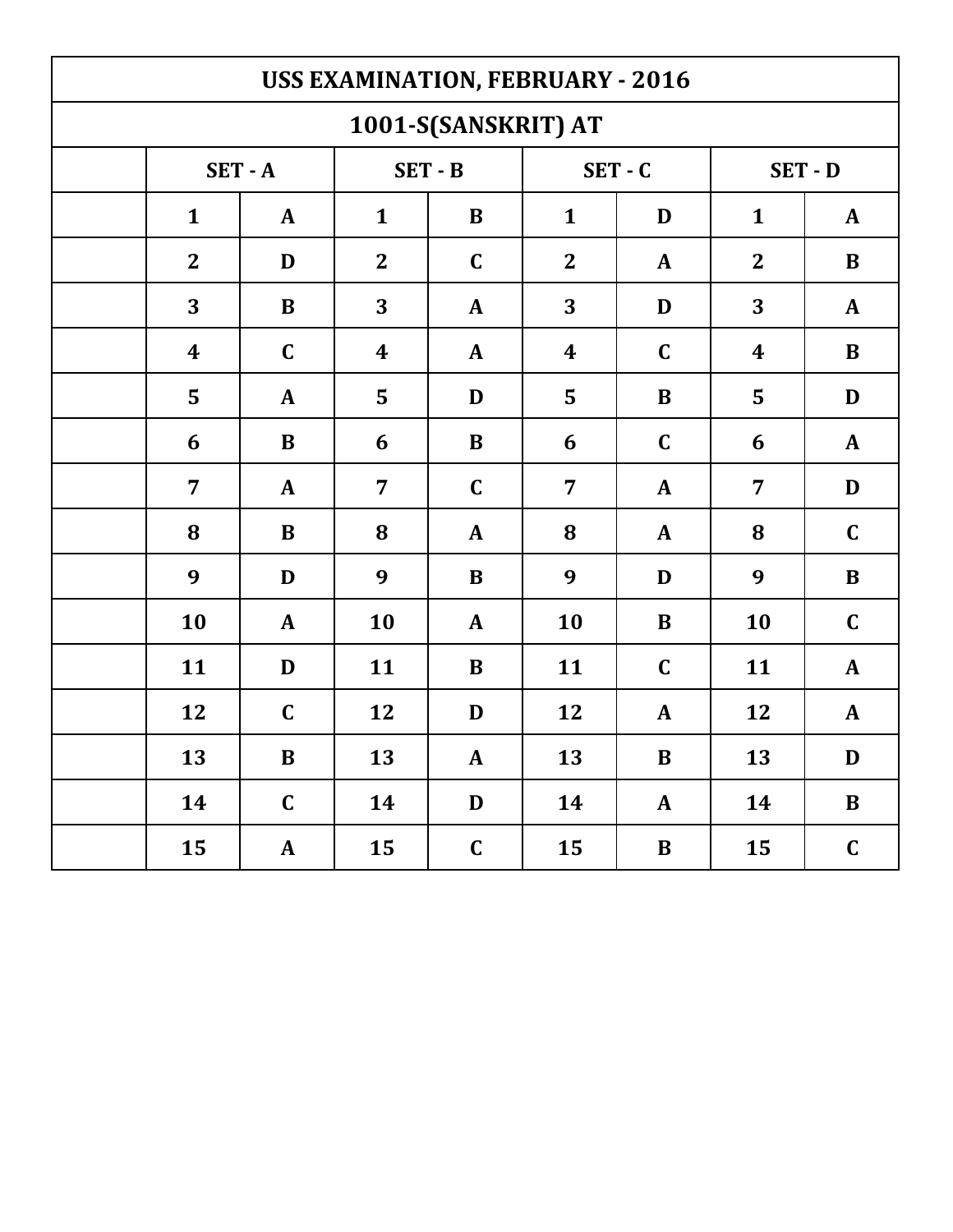| <b>RECTIFIED ANSWER KEYS - USS EXAMINATION 2016</b> |                                             |                                   |              |                |                                 |                                   |                |                                                |  |
|-----------------------------------------------------|---------------------------------------------|-----------------------------------|--------------|----------------|---------------------------------|-----------------------------------|----------------|------------------------------------------------|--|
| <b>PAPER</b>                                        | <b>QUESTION</b><br>CODE /<br><b>SUBJECT</b> | <b>QUESTION NUMBER AS PER SET</b> |              |                | <b>CORRECT</b><br><b>ANSWER</b> | <b>ANSWER</b><br><b>PUBLISHED</b> | <b>REMARKS</b> |                                                |  |
|                                                     |                                             | A                                 | B            | $\mathsf{C}$   | D                               |                                   |                |                                                |  |
|                                                     | <b>MATHEMATICS</b>                          | 36                                | 41           | 32             | 47                              | B                                 | $\mathsf{C}$   | Answer<br>finalized as<br>$^{\prime\prime}$ B" |  |
| Ш                                                   | <b>ENGLISH</b>                              | 8                                 | $\mathbf{1}$ | 12             | $\overline{a}$                  | B                                 | D              | Answer<br>finalized as<br>$^{\prime\prime}$ B" |  |
| $\mathsf{II}$                                       | <b>ENGLISH</b>                              | 10                                | 3            | 14             | 6                               | <b>B&amp;D</b>                    | D              | Answer<br>finalized as<br>"B & D"              |  |
| Ш                                                   | <b>ENGLISH</b>                              | 13                                | 6            | $\overline{2}$ | 9                               | A                                 | $\mathsf{C}$   | Answer<br>finalized as<br>"A"                  |  |